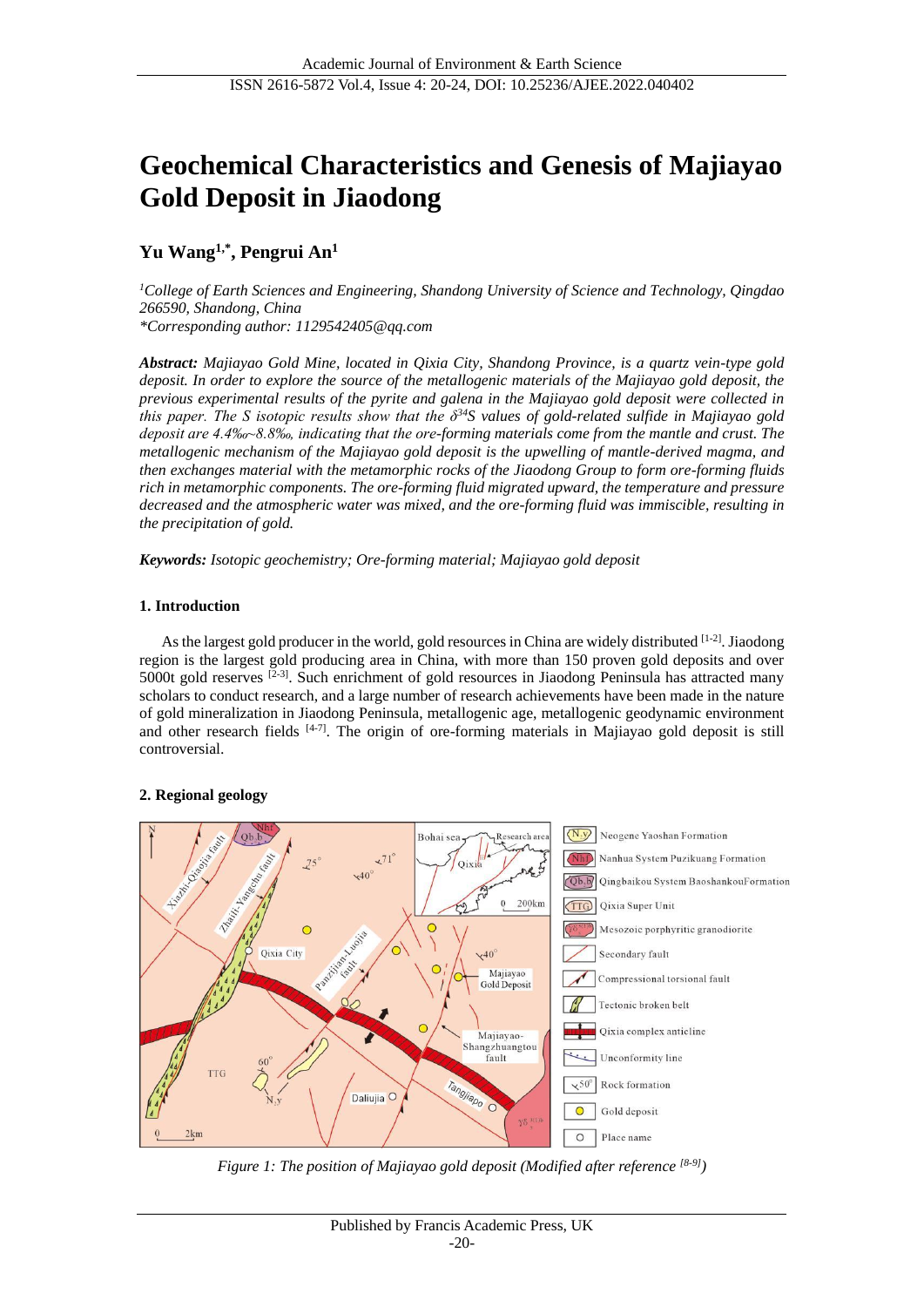Majiayao gold deposit is located in xia-Penglai metallogenic belt in western Jiaodong. It belongs to jiaodong uplift of North China Plate jiabei uplift origin area. In the mining area, the Strata of Jiaodong Group of Neoarchean are distributed sporadically in small-scale inclusion, and the Quaternary of Cenozoic is distributed along lowlands such as valleys and floodplains. NW, NE and NNE trending faults are developed in the area. The magmatic rocks are mainly TTG series of Qixia Super Unit (Fig. 1).

The tectonic movement is active in Qixia area, mainly including Qixia complex anticline (near EW direction) and compressional fault (NE direction). The faults in the area are majiayo-Shangzhuangtou fault, Panjian-Luojia fault, Zhaili-Yangchu fault and Xiadio-Qiaojia fault from east to west, and a series of secondary fault structures are derived. The EW-trending Qixia complex anticline is divided into multiple sections by the fault system composed of four main faults and their secondary faults (Fig. 1).

The ore in the Majiayao gold deposit is composed of metallic minerals such as pyrite, siderite, chalcopyrite and natural gold and non-metallic minerals such as quartz, sericite, chlorite and calcite.

Common metal sulfides such as pyrite, galena and sphalerite are distributed in veins along quartz fractures (Fig. 2).



*Abbreviation: Py, pyrite; Ccp, chalcopyrite; Sph, sphalerite; Gn, galena. Figure 2: Ore photos of Majiayao gold deposit*

#### **3. S Isotopic geochemistry**

The  $\delta^{34}S$  value of pyrite helps to trace the source of sulfur  $[10]$ . Gold is mainly transported in the form of  $Au(HS)^2$  in Jiaodong area, and understanding the source of sulfur is crucial to determine the source of gold  $^{[11]}$ .

In this paper, the previous results of sulfur isotope analysis of the Majiayao gold mine were collected, and the specific data are shown in Table 1. The variation range of gold-related sulfide  $\delta^{34}S$  in Majiayao gold deposit is small, ranging from 4.4‰ to 8.8‰ (Table. 1), with a range of 4.4‰ and an average value of 6.5‰. The  $\delta^{34}S$  value of the Jiaodong Group is 7.0‰~7.8‰, with an average value of 7.4‰; the  $\delta^{34}S$ value of the Jingshan Group is 8.2‰~12.0‰, and the average value is 10.1‰; The average value is 6.9‰; the  $\delta^{34}$ S value of Linglong granite is 7.9‰~10.2‰; the  $\delta^{34}$ S value of Guojialing granite is 2.7‰~11.8‰.

The  $\delta^{34}$ S values of majiayao gold deposit are 4.4‰~8.8‰, and the peak values are 4.8~5.8‰ and 6.5~8.8‰ (Fig. 3a). The  $\delta^{34}S$  value of sulfide in the deposit deviates from the meteorite sulfur in a small range and has the characteristics of slight enrichment. The δ<sup>34</sup>S values of gold-related sulfide in Jiaodong gold deposit generally range from 2‰ to 14‰, and the peak value ranges from 7 to 12‰<sup>[6,12]</sup>. The peak value of  $\delta^{34}S$  of gold-related sulfide in Majiayao gold deposit is slightly lower, which may be caused by oxidation, resulting in the oxidation of  $\delta^{34}S$  to form  $SO_4^2$  or other oxidation states, resulting in a relatively low value of  $\delta^{34}S$  of pyrite formation. Although gold can be transported in the form of disulfide or chloride complexes, experiments have shown that gold ions are mainly transported in the form of  $Au(HS)_2$  and  $Au(HS)^0$  in intermediate-temperature hydrothermal fluids [13-14]. In the Majiayao gold deposit, gold is commonly found in pyrite, indicating that gold is most likely transported as gold disulfide. The reaction principle is shown in formula  $(1)^{[15]}$ :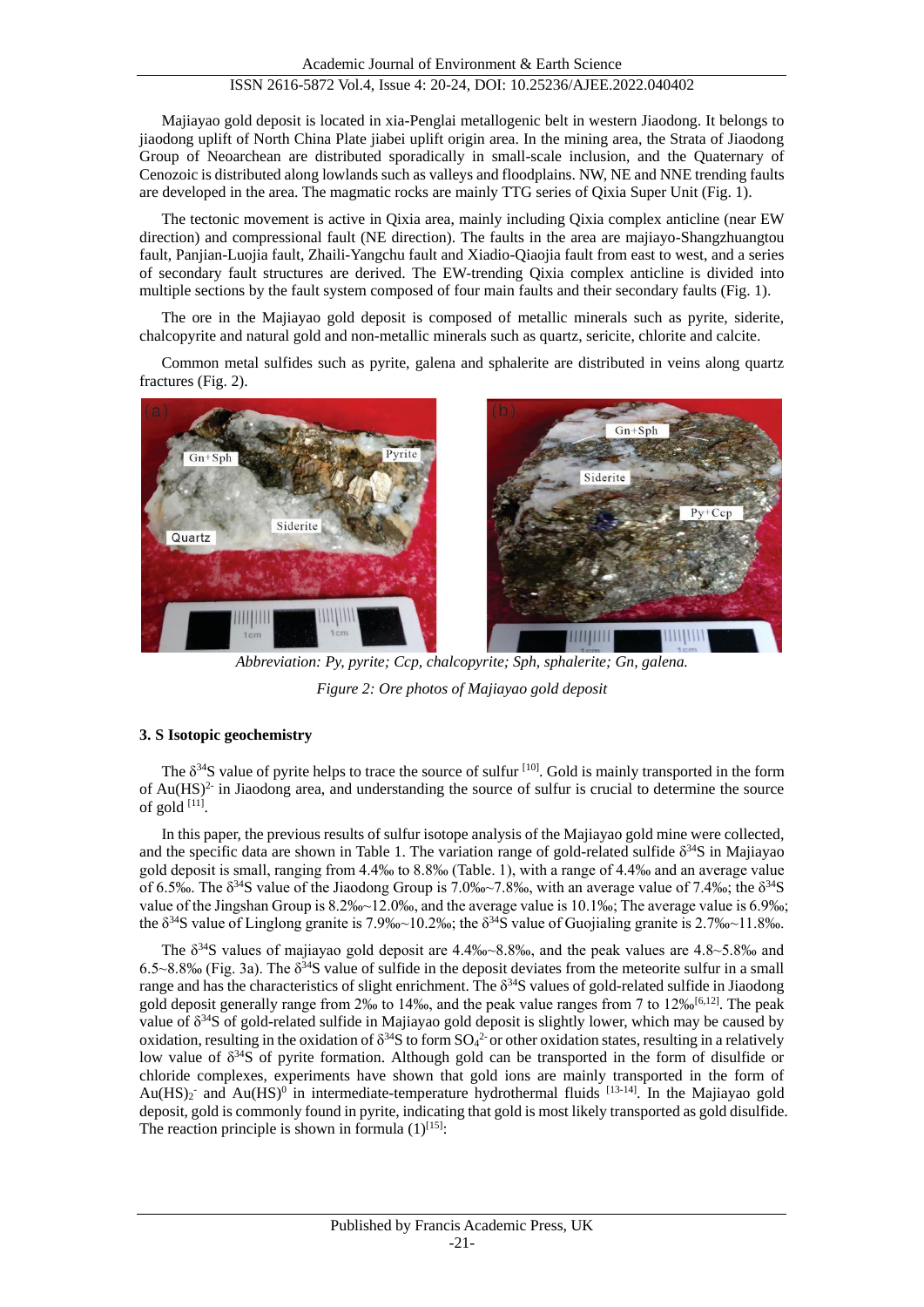## ISSN 2616-5872 Vol.4, Issue 4: 20-24, DOI: 10.25236/AJEE.2022.040402

| Deposit                 | Sample No.                              |            | Sample type $\delta^{34}S_{CDT}$ (‰) | $\delta^{34}S$ Average Value | Reference          |
|-------------------------|-----------------------------------------|------------|--------------------------------------|------------------------------|--------------------|
|                         | 15MJY17-1@5                             |            | 7.2                                  |                              |                    |
|                         | 15MJY17-1@6                             |            | 8.6                                  |                              |                    |
|                         | 15MJY17-1@7                             |            | 7.2                                  |                              |                    |
|                         | 15MJY17-1@8                             |            | 7.0                                  |                              |                    |
|                         | 14MJY32@1                               |            | 5.4                                  |                              |                    |
|                         | 14MJY32@2                               |            | 5.3                                  |                              |                    |
|                         | 14MJY32@3                               |            | 5.4                                  |                              |                    |
|                         | 14MJY32@4                               |            | 5.3                                  |                              |                    |
|                         |                                         |            |                                      |                              |                    |
|                         | 14MJY32@5                               |            | 8.2                                  |                              |                    |
|                         | 14MJY32@6                               |            | 5.3                                  |                              | Feng et al., 2021  |
|                         | 14MJY32@7                               |            | 5.3                                  |                              |                    |
|                         | 15MJY24@1                               |            | 7.1                                  |                              |                    |
|                         | 15MJY24@2                               |            | 7.9                                  |                              |                    |
|                         | 15MJY24@3                               |            | 5.7                                  |                              |                    |
|                         | 15MJY24@4                               | Pyrite     | 5.1                                  | 5.8                          |                    |
|                         | 15MJY24@5                               |            | 4.8                                  |                              |                    |
|                         | 15MJY24@6                               |            | 4.9                                  |                              |                    |
|                         | 15MJY24@7                               |            | 6.5                                  |                              |                    |
|                         | 15MJY24@8                               |            | 5.6                                  |                              |                    |
|                         |                                         |            |                                      |                              |                    |
|                         | 15MJY24@9                               |            | 5.4                                  |                              |                    |
|                         | 15MJY24@10                              |            | 5.6                                  |                              |                    |
|                         | 15MJY24@11                              |            | 5.2                                  |                              |                    |
|                         | 15MJY24@12                              |            | 5.8                                  |                              |                    |
|                         | 15MJY24@13                              |            | 5.6                                  |                              |                    |
|                         | 15MJY24@14                              |            | 4.8                                  |                              |                    |
| Majiayao gold deposit   | 15MJY24@15                              |            | 4.8                                  |                              |                    |
|                         | 15MJY24@16                              |            | $4.8\,$                              |                              |                    |
|                         | 15MJY24@17                              |            | 4.8                                  |                              |                    |
|                         | 15MJY24@18                              |            | 5.0                                  |                              |                    |
|                         | SD17-68B1-2                             |            | 8.8                                  |                              |                    |
|                         | SD17-68B1-3                             |            | 8.4                                  |                              |                    |
|                         | $SD17-68B1-4$                           |            |                                      |                              |                    |
|                         |                                         |            | 8.4                                  |                              | Tian J.P., 2020    |
|                         | SD17-68B1-5                             |            | 7.8                                  |                              |                    |
|                         | SD17-68B1-6                             |            | 7.7                                  |                              |                    |
|                         | SD17-68B1-7                             |            | 7.3                                  |                              |                    |
|                         | SD17-71B1-1                             | Pyrite     | 7.4                                  | 7.4                          |                    |
|                         | SD17-71B1-2                             |            | 6.5                                  |                              |                    |
|                         | SD17-71B1-3                             |            | 7.0                                  |                              |                    |
|                         | SD17-71B1-4                             |            | 5.4                                  |                              |                    |
|                         | SD17-71B1-5                             |            | 7.9                                  |                              |                    |
|                         | SD17-71B1-6                             |            | 5.8                                  |                              |                    |
|                         | SD17-71B1-7                             |            | 7.4                                  |                              |                    |
|                         | MJY-ZD-185-YM-B11                       |            | 6.9                                  |                              |                    |
|                         | $\rm MJY\text{-}ZD\text{-}80\text{-}B4$ | Pyrite     | 7.6                                  | 6.4                          | Wang J.L., 2013    |
|                         |                                         |            | 7.9                                  |                              |                    |
|                         | MJY-ZD-80-B3                            |            |                                      |                              |                    |
|                         | MJY-ZD-80-B6                            |            | 8.6                                  |                              |                    |
|                         | MJY-1#-ZD-150-YM-B18                    |            | 5.6                                  |                              |                    |
|                         | MJY-JK                                  |            | 5.5                                  |                              |                    |
|                         | MJY-1#-ZD-150-YM-B18                    | Galena     | 5.3                                  |                              |                    |
|                         | MJY-ZD-185-YM-B28                       |            | 4.4                                  |                              |                    |
|                         | MJY-JK                                  |            | 5.5                                  |                              |                    |
| Jiaodong Group          |                                         | Pyrite     | $7.00 - 7.80$                        | 7.40                         | Wang, Y.W., 2002   |
| Jingshan Group          |                                         | Pyrite     | $8.20 - 12.00$                       | 10.10                        | Zhang, Z.R., 1999  |
| Intermediate-basic dyke |                                         | Whole rock | $5.30 - 10.80$                       | 6.90                         | Hang, D.Y., 1994   |
|                         |                                         | Pyrite     | $7.90 - 10.20$                       | 9.50                         | Wang, Y.W., 2002   |
| <b>Linglong Granite</b> |                                         | Pyrite     | $7.90 - 8.40$                        | 8.20                         | Mao, et.al., 2005  |
|                         |                                         | Pyrite     | $2.70 - 10.00$                       | 6.70                         | Li, Z.L., 1993     |
| Guojialing granite      |                                         |            | $5.50 - 11.80$                       |                              | Chen, et.al., 1993 |
|                         |                                         | Pyrite     |                                      |                              |                    |

| Table 1: S isotopic composition of Majiayao gold deposit and related rock masses |  |  |  |  |  |  |
|----------------------------------------------------------------------------------|--|--|--|--|--|--|
|----------------------------------------------------------------------------------|--|--|--|--|--|--|

$$
2Au (HS)_2^{\bullet} + Fe^{2+} = FeS_2 + 2Au + 2H^+ \tag{1}
$$

The  $\delta^{34}$ S values of Majiayao gold deposit and gold-related sulfide (4.4‰~8.8‰), Jiaodong Group (7.0‰~7.8‰), Jingshan Group (8.2‰~12.0‰), Intermediate-basic dyke (5.3‰~10.8‰), Linglong granite (7.9‰~10.2‰), The  $\delta^{34}S$  values (2.7‰~11.8‰) of the Guojialing granite coincide in some interval (Fig. 3b), indicating that the sulfur source of Majiayao gold deposit is not a single source, and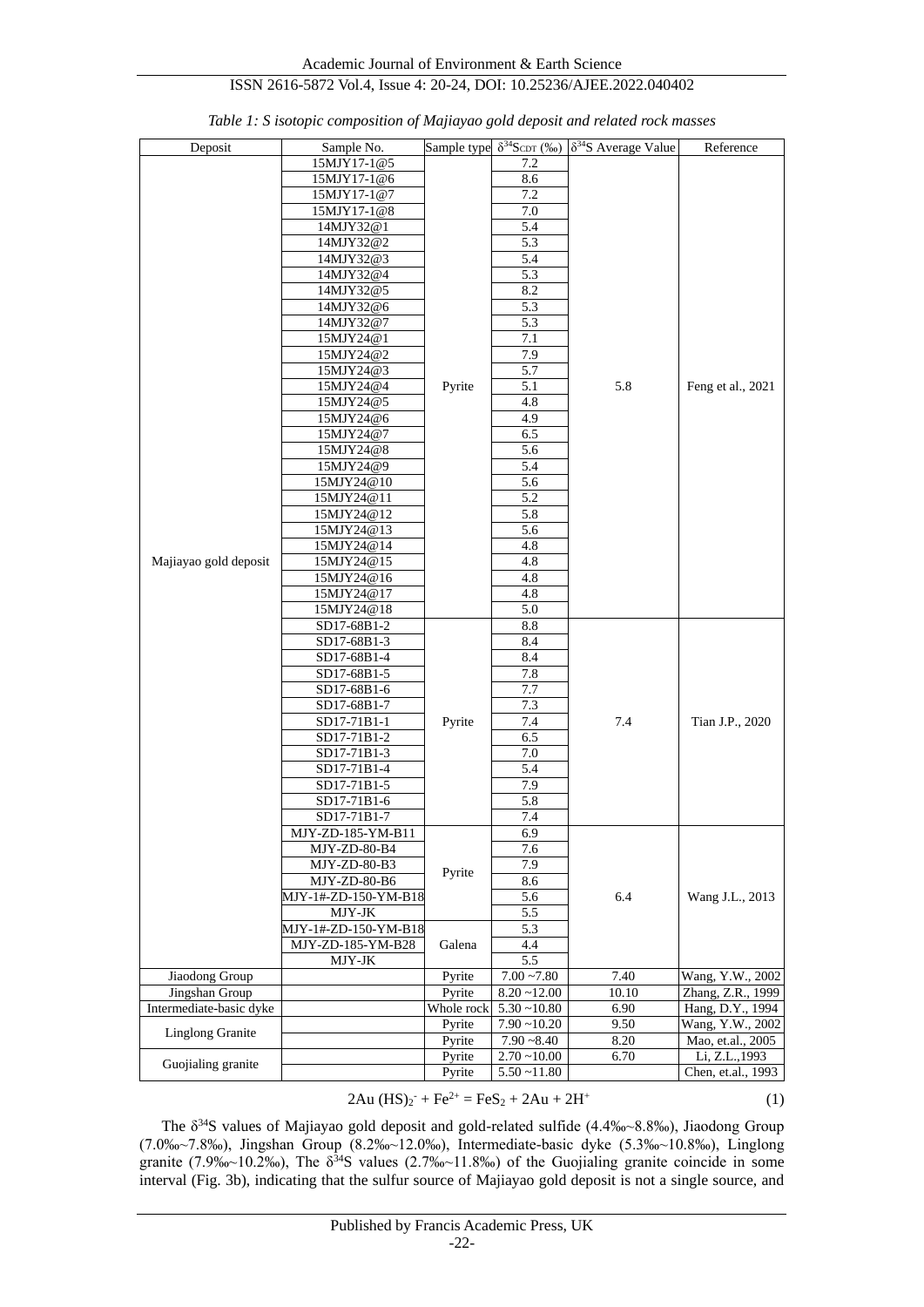## ISSN 2616-5872 Vol.4, Issue 4: 20-24, DOI: 10.25236/AJEE.2022.040402

the above terrae may be the sulfur source of ore-forming materials of Majiayao gold deposit.



*1 Sulfur isotope data from Feng, et.al., 2021[16] ; 2 Sulfur isotope data from Tian Jiepeng, 2020[17]; 3 Sulfur isotope data from Wang Jialiang, 2013[18] .*

*Figure 3: S isotope histogram of Majiayao gold deposit (a) and sulfur isotope composition of sulfide minerals in Majiayao gold deposit and regional rocks (b) diagram*

There are three main sources of sulfur isotopes on earth<sup>[19]</sup>: (1) mantle, where the  $\delta^{34}S$  mean is close to 0 (0 $\pm$ 3‰); (2) Seawater, average  $\delta^{34}S$  of 20‰ (3) crust; The  $\delta^{34}S$  value may be greater or less than that of mantle or seawater.

The  $\delta^{34}S$  value of Majiayao gold deposit is 4.4‰~8.8‰, and the  $\delta^{34}S$  value of Majiayao gold deposit is higher than that of the mantle, indicating that sulfur is not only from the mantle. The variation range of  $\delta^{34}$ S values is small (Fig. 3a), indicating a high degree of homogenization of sulfur, indicating the characteristics of sulfur in deep magma  $[20]$ . The  $\delta^{34}S$  values of Majiayao gold deposit coincide with those of Jiaodong Group, Jingshan Group, meso-mafic dikes, Linglong granite and Guojialing granite (Fig. 3b), indicating that the sulfur in Majiayao gold deposit may be inherited from the above terrims. Combined with data characteristics (Table 1), it is analyzed that gold-related sulfide sources in Majiayao gold mine may be mixed by mantle source and crust source.

#### **4. Conclusion**

The S isotope results of the Majiayao gold deposit and gold-related minerals show that the oreforming materials are affected by crust-mantle mixing. It is speculated that mantle-derived magma migrated upward, and the lower crust was heated and partially melted, activating the ore-forming materials in the lower crust. The mantle-derived magma exchanged components with metamorphic rocks in the lower crust, and the components of the lower crust were mixed into them. Therefore, the oreforming materials of Majiayao gold deposit show the characteristics of crust-mantle mixing.

#### **Reference**s

*[1] Li, S R, Santosh M. Metallogeny and craton destruction: records from the North China Craton [J]. Ore Geol Rev, 2014, 56: 376-414.*

*[2] Zhai M G, Santosh M. Metallogeny of the North China Craton: link with secular changes in the evolving Earth [J]. Gondwana Res, 2013, 275-297.*

*[3] Fan H R, Feng K, Li X H, et al. Mesozoic gold mineralization in the Jiaodong and Korean peninsulas [J]. Acta Petrol. Sin, 2016, 32: 3225-3238*

*[4] Ministry of Natural Resources, PRC. China Mineral Resources 2019[M]. Geological Publishing House (Beijing), 2019, 1-68*

*[5] Chen Y J, Pirajno F, Qi J P. Origin of gold metallogeny and sources of ore-forming fluids, Jiaodong Province, Eastern China [J]. International Geology Review, 2005, 47 (5): 530-549*

*[6] Li L, Santosh M, Li S R. The 'Jiaodong type' gold deposits: characteristics, origin and prospecting [J]. Ore Geol Rev, 2015, 65: 589-611*

*[7] Li S R, Santosh M. Geodynamics of heterogeneous gold mineralization in the North China Craton and its relationship to lithospheric destruction [J]. Gondwana Res, 2017, 50: 267-292*

*[8] He Tieliang. Geochemical characteristics and genesis of Panjian Gold deposit in Jiaodong [D]. Shandong University of Science and Technology, 2020.*